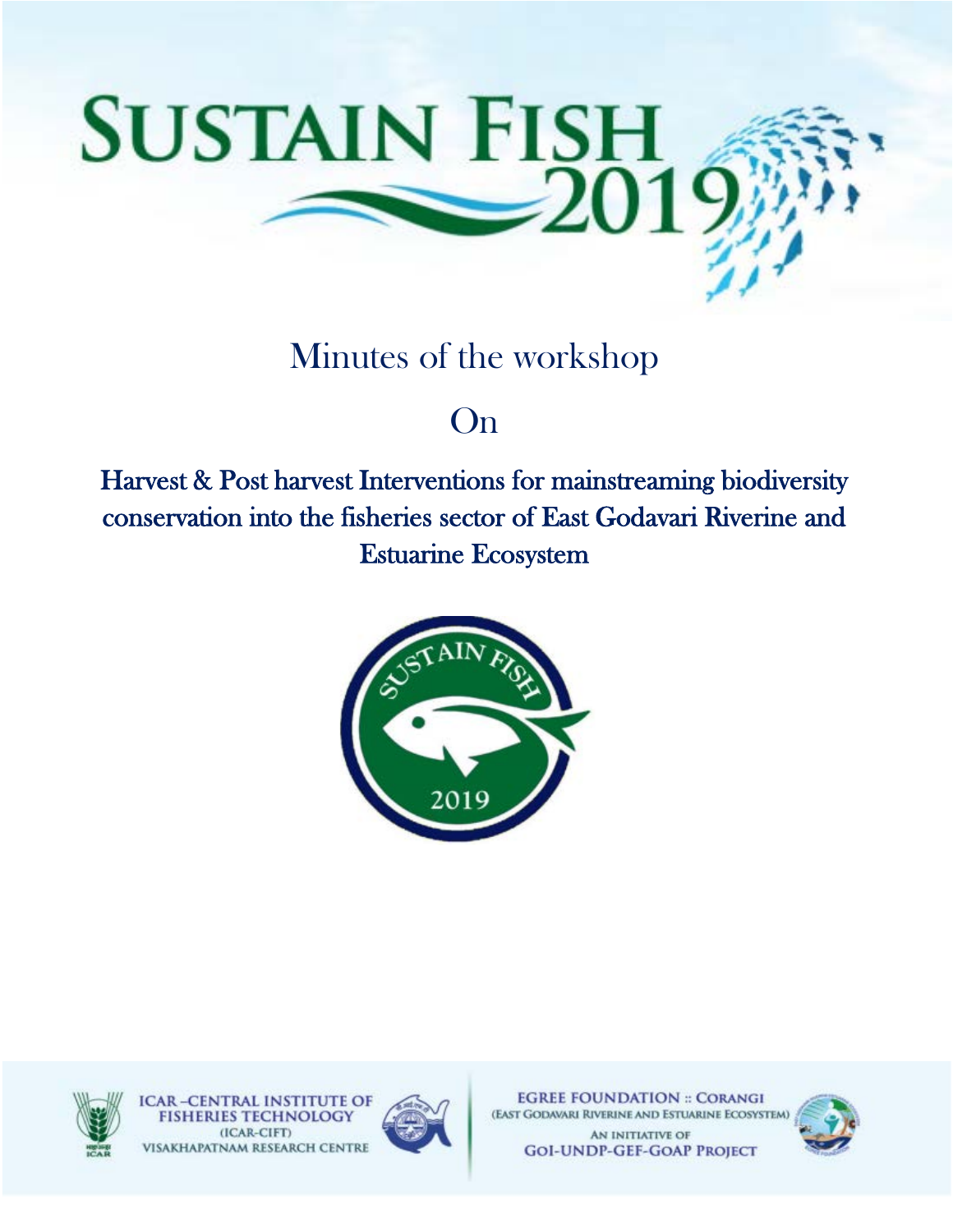## **Report on the workshop organized by ICAR-CIFT and EGREE foundation**

Visakhapatnam center of ICAR-Central Institute of Fisheries Technology (ICAR-CIFT) has organized a workshop on "Harvest and post harvest interventions for mainstreaming biodiversity conservation into fisheries sector of East Godavari Riverine and Estuarine ecosystems" at Hotel Sarovar Portico, Kakinada on 13<sup>th</sup> Nov. 2019. This initiation workshop was organized under the UNDP-EGREE funded research project to create awareness on harvest and post harvest interventions among the stakeholders.





A glimpse of the participants

Representatives from members of mechanized fishing sector, Kakinada, members of motorized and traditional fishing sector, Kakinada, Progressive seafood entrepreneurs from Kakinada, women self help groups etc. participated in the workshop. Representatives from different central and state Govt. fisheries institutes including Marine Products Exports Association- Network for Fish Quality Management (NETFISH), Marine Products Exports Association- National Centre for Sustainable Aquaculture (NACSA), different ICAR institutes ( ICAR-CMFRI , ICAR-CIFE) , Department of fisheries, (Govt. of Andhra Pradesh, State Institute of Fisheries Technology, Kakinada also participated in the workshop.

Dr. U. Sreedhar, Principal Scientist, Visakhapatnam Research Centre of CIFT welcomed the gathering. Dr. Shanti Priya Pandey, IFS, Chief Conservator of Forests, Rajahmundry Circle & Chief Executive Officer, EGREE Foundation inaugurated the workshop by lighting the ceremonial lamp. In her address, Dr. Shanti Priya Pandey, IFS briefed the audience about various activities of EGREE foundation. She also briefed the marine resources of EGREE region and its potential for improving the economic status of fisher folk residing the EGREE region. She emphasized the need to conserve the resources using sustainable and responsible fishing methods developed by research institutes. Dr. Nandani Salaria, IFS., DFO (T), Kakinada & Addl. CEO, EGREE Foundation has urged the stakeholders to utilize the opportunity provided by CIFT in the form of trainings on responsible fishing for conserving the fishery resources and to develop and market value added and smoked fish products for increasing their income.



Dr. Shanti Priya Pandey, IFS., addressing the participants



Dr. Nandani Salaria, IFS. addressing the participants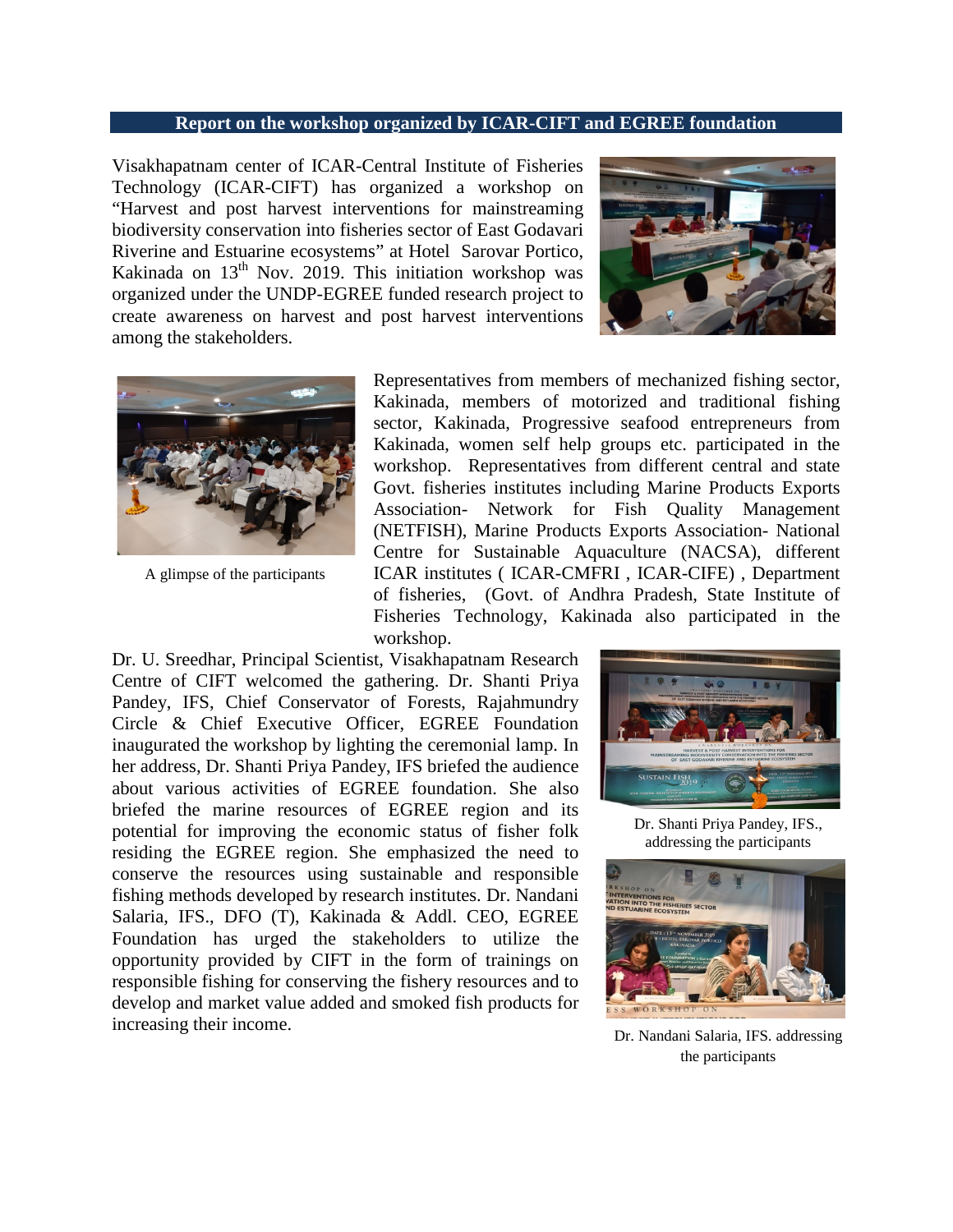

Dr. Raghu Prakash briefing the project components

Dr. R. Raghu Prakash, Principal Scientist & Scientist-in-Charge, ICAR-CIFT, Visakhapatnam Research Centre and principal investigator of the project has given an overview of the project "Harvest and post harvest interventions for mainstreaming biodiversity conservation into fisheries sector of East Godavari Riverine and Estuarine ecosystems". He has given a brief detail on the four different components of the project viz. demonstration of Sustainable trawl fishing with Square Mesh Cod-ends, Skill development programme on Value added products and Capacity building and Establishment of Hygienic Smoking Kilns - Community Fish Smoking Kiln (COFISKI).

In the felicitation address, Shri. P. Koteswara Rao, Addl. Director of fisheries, Govt. of Andhra Pradesh & Principal SIFT extended his full support to the project and urged the fishermen to utilize the opportunities in fisheries sector. He also explained the various schemes and policies of Dept. of fisheries. Dr. Subhadeep Ghosh, Scientist in Charge, Visakhapatnam Regional centre of ICAR-CMFRI pointed that ICAR-CIFT is instrumental in conducting training and demonstration programmes in harvest and post harvest sector for benefiting the fishers. Dr. Shanti Priya Pandey, IFS to release the book Sustain Fish-2019 has released the workshop book-Sustain 2019. Dr. Madhusudana Rao, Principal Scientist, ICAR-CIFT Visakhapatnam research centre proposed vote of thanks.



Shri. P. Koteswara Rao giving his felicitation address



Releasing the workshop book-Sustain 2019

\

The inaugural session was followed by lectures of scientists from ICAR-CIFT and ICAR-CMFRI. The first talk was on the "Marine fishery resources of Andhra Pradesh" by Dr. Shubhadeep Ghosh, Scientist in Charge, Visakhapatnam Regional centre of ICAR-CMFRI. He has given an overview of resource wise marine landings of Andhra Pradesh over a period of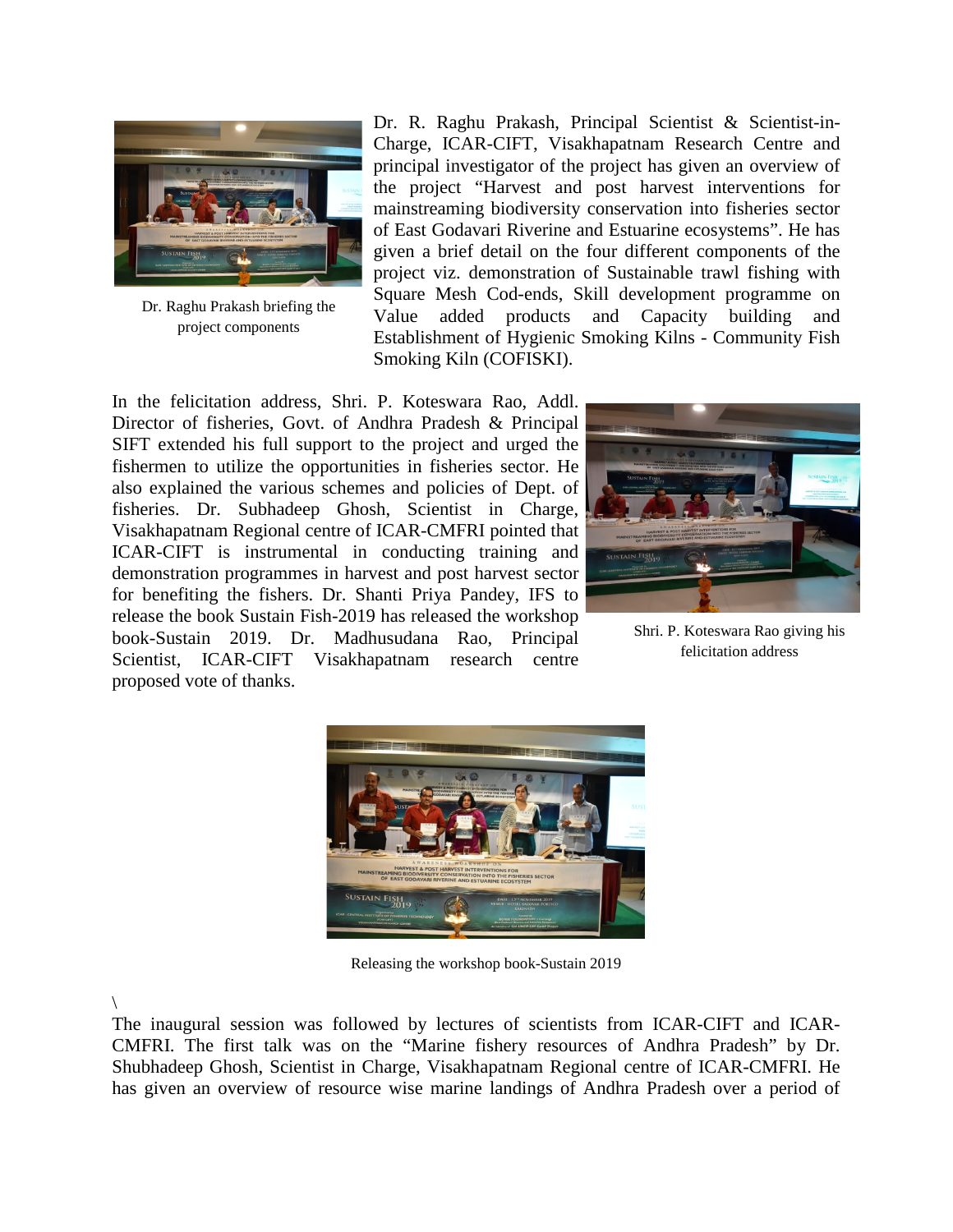2012-2018, fishing crafts and gears in operation, stock status etc. He pointed that the marine fisheries sector, at present, is an important source of employment and income generation in the state, but is plagued with several problems. He stressed that efficient management of marine fishery resource is the need of the hour as this sector is vulnerable to external influences viz., overexploitation of marine resources, environmental degradation and climate change etc.



Dr. Shubhadeep Ghosh, SiC, CMFRI delivering the talk



Dr. R. Raghu Prakash, SIC, CIFT delivering the talk

Dr. R. Raghu Prakash, Principal Scientist, ICAR-

CIFT Visakhapatnam Research Centre has given a talk on "Fishing Technological interventions in responsible fishing for biodiversity conservation and sustainable fisheries development". Innovative technologies responsible fishing (by catch reduction devices for various fishing gears like trawls, hook and line, traps etc., measures for energy conservation while fishing) were detailed in the talk. He also highlighted the need for adopting responsible fishing practices in the areas of by-catch reduction, mitigation of negative environmental impacts and conservation of energy in fishing for sustainable fisheries.

Dr. B. Madhusudana Rao, Principal Scientist, has briefed the business opportunities in post harvest sector. He emphasized to take up value addition and by product as a means for doubling the income of fishers. He showcased the case studies of small scale entrepreneurs who have taken up ICAR-CIFT technologies through Agribusiness Incubation centre. He stressed the importance of food safety to meet food safety regulations and the demands of consumer's consciousness of food quality.





Dr. U. Sreedhar, Principal Scientist delivering the talk

Dr. B. Madhusudana Rao, Principal Scientist delivering the talk

Dr. U. Sreedhar, Principal Scientist has given a talk on "Long line fishing for resource and energy conservation". He has stressed that developing long line fishing is one of the solutions for reducing the use of high energy consuming large scale fishing gears like trawls and gill nets. He has mentioned potential candidate species for long line fishing, advantages of